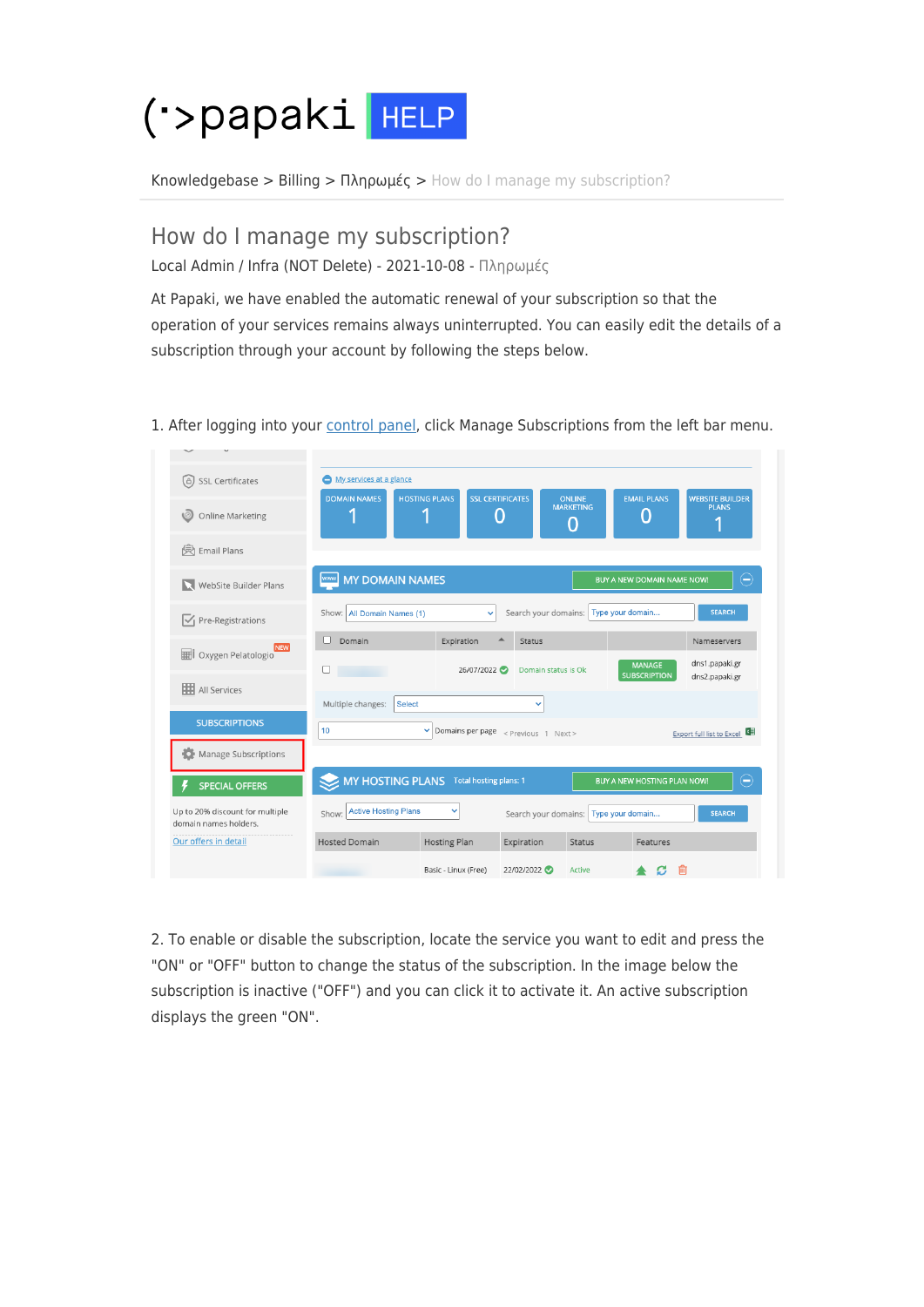| <b>Service Subscriptions</b>            |                                                                                                           |
|-----------------------------------------|-----------------------------------------------------------------------------------------------------------|
|                                         | Type your domain<br>Search your domains:<br><b>SEARCH</b>                                                 |
| Domain (1                               | OF                                                                                                        |
| Payment Type: Credit Card (###########  | <b>Change payment Method</b>                                                                              |
|                                         | <b>Billing History</b>                                                                                    |
| Selected Billing Contact: Receipt (GR)  | <b>Change Billing Information</b>                                                                         |
| <b>ATTENTION!</b>                       |                                                                                                           |
| Your service will expire at 26/07/2022. |                                                                                                           |
|                                         | To ensure its uninterrupted function, activate your subscription or renew the service manually from here. |
| 10                                      | Subscriptions per page $\langle$ Previous 1 Next >                                                        |

3. To change the duration of a subscription, for example from 2 years to 4 for a .GR domain or from 1 to 2 years for other domains, you must first deactivate it. Then, at the bottom of the subscription, a message will appear urging you to renew the service manually.

| <b>Service Subscriptions</b>                                                                              |                                                    |                  |                                                        |
|-----------------------------------------------------------------------------------------------------------|----------------------------------------------------|------------------|--------------------------------------------------------|
|                                                                                                           | Search your domains:                               | Type your domain | <b>SEARCH</b>                                          |
| Domain (1<br>r)                                                                                           |                                                    |                  | <b>OFF</b>                                             |
| Payment Type: Credit Card (###########                                                                    |                                                    |                  | <b>Change payment Method</b><br><b>Billing History</b> |
| Selected Billing Contact: Receipt (GR)                                                                    |                                                    |                  | <b>Change Billing Information</b>                      |
| <b>ATTENTION!</b>                                                                                         |                                                    |                  |                                                        |
| Your service will expire at 26/07/2022.                                                                   |                                                    |                  |                                                        |
| To ensure its uninterrupted function, activate your subscription or renew the service manually from here. |                                                    |                  |                                                        |
| 10<br>v                                                                                                   | Subscriptions per page $\langle$ Previous 1 Next > |                  |                                                        |

Click on the **here** link and you will be taken to the manual renewal window. Change the subscription duration from the **Duration** column and complete your manual renewal. The renewal will be completed and in the future your subscription will be renewed with the new